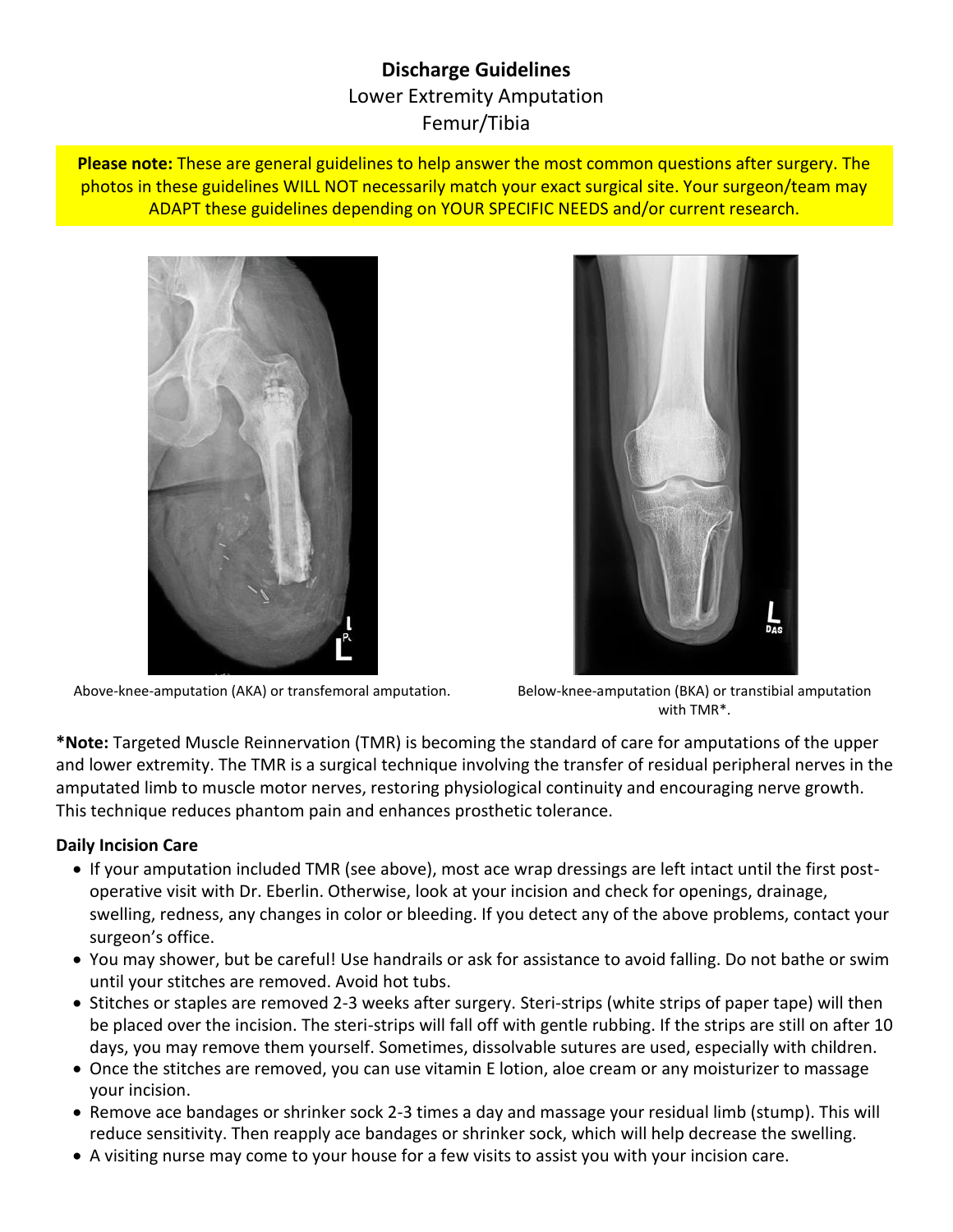### **Activity**

- If you had a below-the-knee amputation with TRM, you will be discharged wearing a brace, locked in extension until further notice by Dr. Eberlin.
- A physical therapist (PT) may come to your house to help you with gait training, safety issues, ace bandage wrapping and exercises.
- Use your supports (crutches, walker, cane) as instructed.
- Continue daily exercises as instructed by your PT.
- Patients who wish to get a prosthesis should meet with their prosthetist while they are healing to discuss the type of prosthetic, insurance coverage, etc, BUT should not put any weight on their limb until cleared by Dr. Eberlin (due to the TMR procedure).
- Most patients begin fittings 6-8 after surgery. If you do not allow the postoperative swelling in your residual limb (stump) to decrease before you start wearing a prosthetic leg, it may cause pain or skin breakdown.
- Keeping your balance can be challenging. Take precautions to avoid falling. Watch out for electrical cords, wet or uneven floors, floor mats/rugs that may slide. Use night-lights to keep rooms lit, especially if you get up during the night to use the bathroom. Use handrails as a balancing aid whenever possible.
- In general, for patients recovering from amputations of the lower extremities, we recommend against heavy lifting, prolonged standing or walking, stair climbing, and participating in recreational sports until you are properly fitted with your prosthesis.
- Return to driving varies by patient and depending upon which leg is operated on. If your left lower extremity is amputated, you may be able to drive sooner than if it was your right. In the case of your right leg being amputated, you may need to purchase a hand device to aid in driving. Either way, once you have received medical clearance from your surgeon, you should contact the RMV to be sure you are eligible to drive by their standards.

#### **Diet**

- Your appetite may be less than normal after surgery.
- Incorporate proteins and plenty of fluids into your diet, both of which will help in the healing process.
- If you are taking narcotics, you should take some type of laxative to prevent opioid-induced constipation.
- Maintaining a normal body weight is very important after surgery. Excess body weight will make it more difficult to adjust to wearing the prosthesis.

# **Medication**

- Continue regular medications as prescribed by your surgeon.
- Narcotics are given for immediate postop incisional pain. This pain should decrease within 2 weeks.
- DO NOT drink alcohol or drive while taking narcotic pain medication.
- If you are taking narcotics, you should take some type of laxative to prevent opioid-induced constipation.
- You most likely will be discharged on a blood thinner to prevent clots, aspirin or Lovenox (subcutaneous injection) for 2-4 weeks (no blood tests are necessary). Newer, direct oral anti-coagulation medications may be prescribed, or continued if you came to the hospital already taking these types of medications (Eliquis, Plavix, Pradaxa, Xarelto).
- Previously Coumadin was given. If you are on Coumadin, you will resume this for your anti-coagulation regimen. Blood tests are necessary for Coumadin; the INR range needs to be between 1.5 and 2.0.
- If you are discharged on a blood thinner administered via daily injection, no blood tests are necessary.

# **Pain**

• Patients often experience intermittent, shock-like pains in the area where the leg used to be as if it were still there. Another medication called gabapentin (Neurontin) or Lyrica will be prescribed for these "phantom" pains. The intensity and duration of "phantom" pain varies from one individual to the next, but usually decreases over time.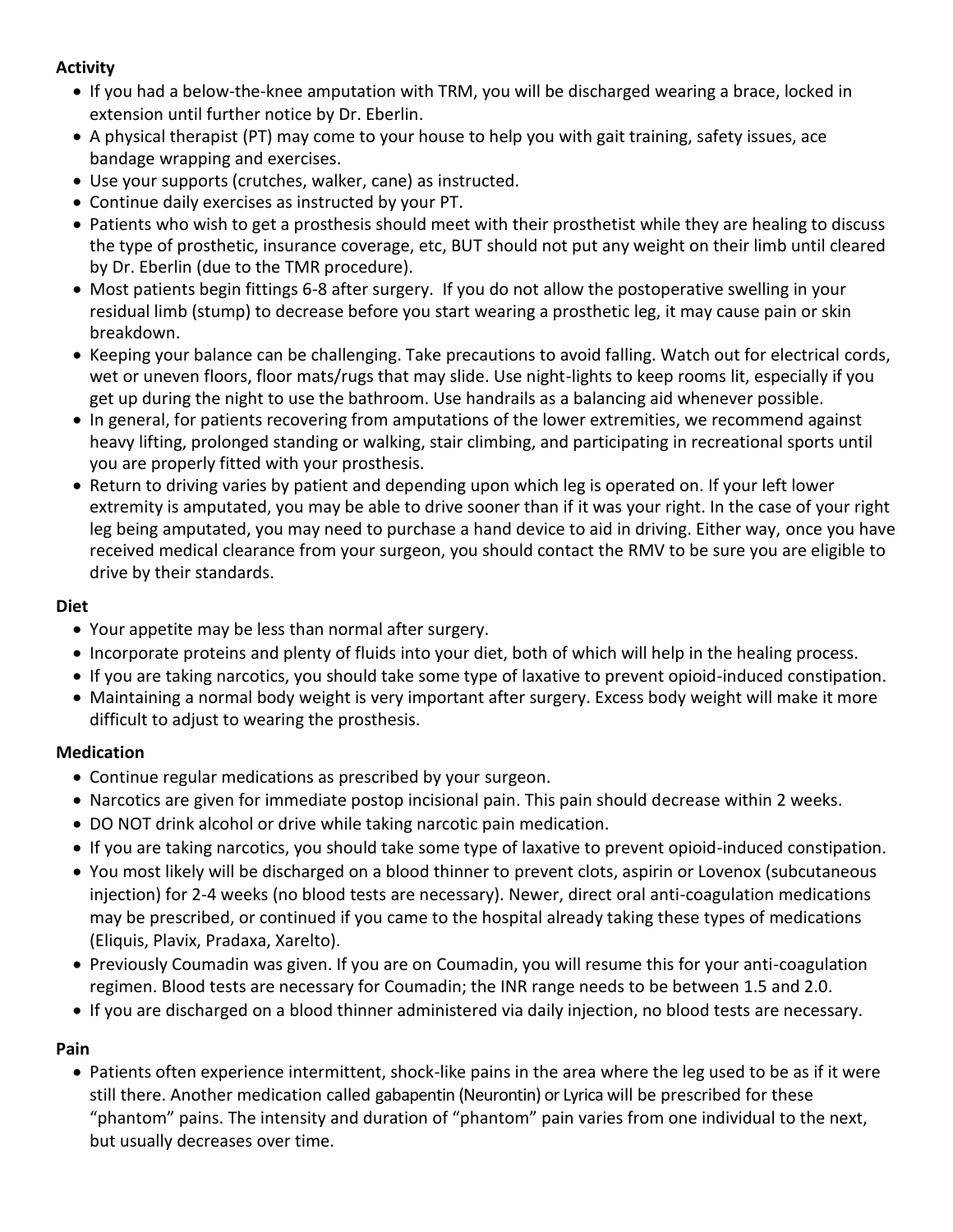- Your surgical team understands that you will experience different levels and types of pain following your surgery. You will be prescribed a narcotic, if you wish. Some patients decline a narcotic due to the current opioid crisis and request milder pain medications (tramadol), and/or just take Tylenol alternating with anti-inflammatory medications (Advil, Motrin, Aleve), if tolerated. When we prescribe narcotics, we must do so per current state and federal regulations, which includes a narcotic contract.
- Because of the current focus on opioid addiction, we recommend a multitude of cognitive behavioral techniques, such as mirror therapy, imagery, mindfulness, psychotherapy, deep breathing exercises, virtual reality for distraction, journaling, video games, TENS unit (muscle stimulators that can be used at home) and all other integrative care therapies (physical therapy, acupuncture, chiropractic, massage, lymphedema treatment, reiki).

# **Common Problems**

- It is normal to feel tired after you are discharged.
- If you experience pain and/or swelling, try elevating the site for relief or apply ice use caution not to leave on more than 20 minutes to prevent frost burn.
- If you develop a firm lump in the incisional area, and your overlying skin looks black and blue, you may have developed a postoperative hematoma (blood collection at the operative site where the mass was removed). Notify your surgeon's office.
- Your leg may seem heavy after surgery. This is due to your muscle weakness. Your strength and ability to control your leg will increase over time.
- You may experience numbness at your incision site. This is normal and usually decreases in time.
- You may experience numbness at the site of your incision. This is normal and usually decreases time.
- For constipation (not being able to move your bowels), drink plenty of water and non-carbonated fluids, and eat foods that are high in fiber (e.g. bran, prunes, fruit, whole wheat breads). There are numerous over-the-counter medications available to help relieve constipation such as Dulcolax, Magnesium Citrate, or Miralax. Ask your local pharmacist to assist you in finding one that is right for you.
- If you smoked cigarettes before the surgery, DO NOT START SMOKING AGAIN! Smoking (the nicotine) causes constriction of blood vessels preventing adequate blood flow to the operative area and can delay healing. If you need assistance with this, please contact the MGH Quit Smoking Service at 617-726-7443.

# **Returning to Work/School**

- The length of disability following surgery varies depending on the type of work you do. You may return to school or a sedentary type job much earlier than you would return to a job requiring physical labor.
- You should give yourself AT LEAST 3-6 months to recover before thinking about going back to work/school. Everyone responds differently, but most require this time for extensive physical therapy. Then, if you follow the activity guidelines given by your surgeon, you can return to work/school when you feel ready.
- Disability forms will be completed at your preoperative visit or as soon as they arrive at our office. All patient portions of the form MUST BE completed and signed by you the patient.
- Handicap placard applications will be completed if necessary. Forms can be obtained by the Registry of Motor Vehicles and then mailed to our office.

#### **Follow-up**

- Schedule a follow-up appointment with your surgeon for 2-3 weeks after surgery.
- If you are discharged into a rehabilitation facility, make an appointment to see your surgeon before you are discharged from that facility.
- Schedule a consultation with your prosthetist. We can help you find one in your area.
- Once you complete the initial post-operative visits to check your incision, you will progress to routine oncologic surveillance visits (if the amputation was done for a malignant tumor), which are as follows: